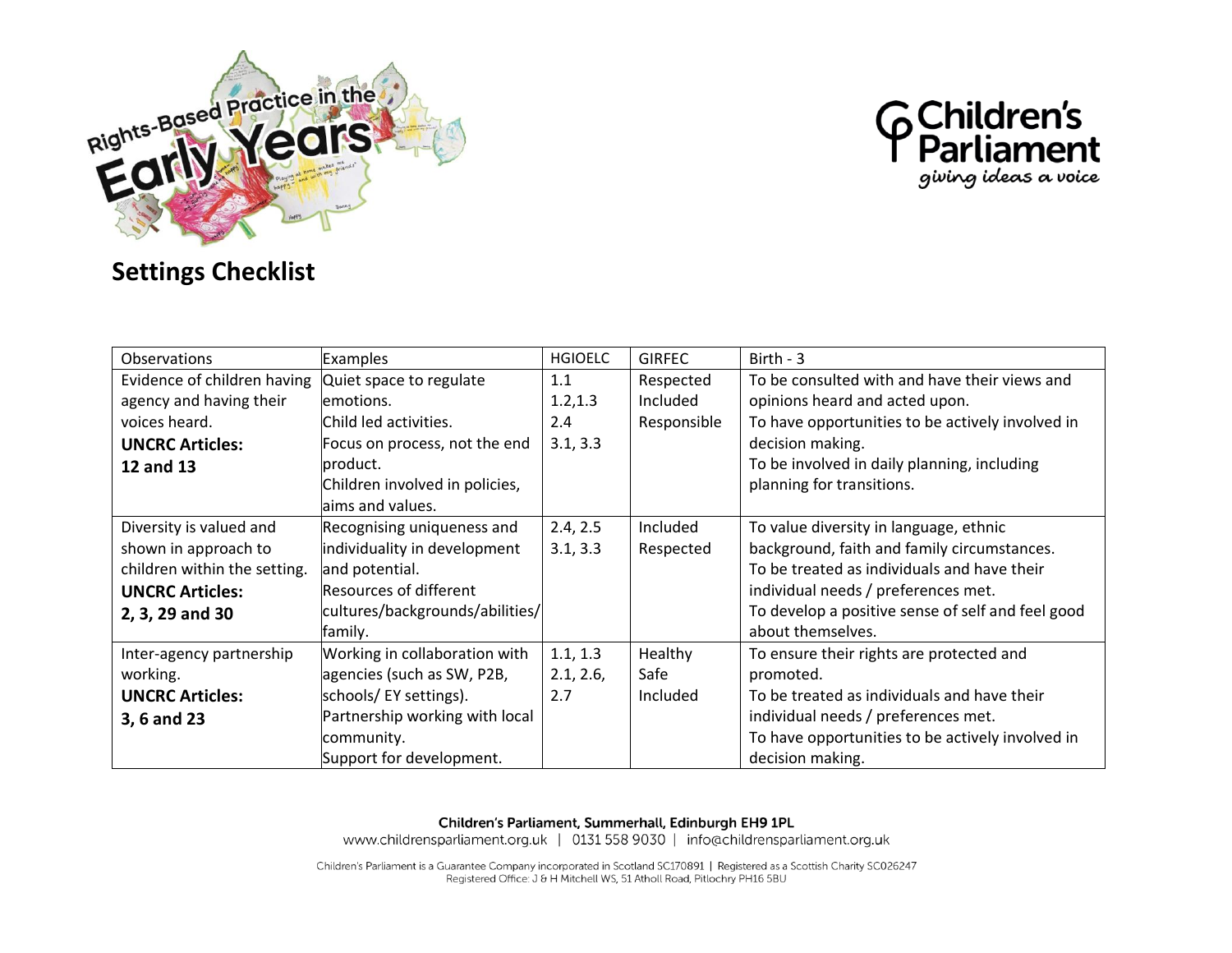| Variety of stimulating and<br>challenging spaces and<br>experiences that use a<br>holistic approach.<br><b>UNCRC Articles:</b><br>28, 29 and 31       | Wellbeing resources.<br>Flexible routines.<br>Open ended resources and<br>questions.<br>Risky play opportunities.<br><b>Responsive and intentional</b><br>experiences.                                                                                    | 2.2, 2.4<br>3.1, 3.2,<br>3.3         | Active<br>Achieving                  | To grow in confidence and be supported to work<br>through new experiences, challenges and<br>conflict.<br>To explore, experiment, and try out new things<br>indoors and out.<br>To develop an awareness about what they know<br>and can do through play. |
|-------------------------------------------------------------------------------------------------------------------------------------------------------|-----------------------------------------------------------------------------------------------------------------------------------------------------------------------------------------------------------------------------------------------------------|--------------------------------------|--------------------------------------|----------------------------------------------------------------------------------------------------------------------------------------------------------------------------------------------------------------------------------------------------------|
| Best interest of all children<br>including evidence of<br>parental engagement.<br><b>UNCRC Articles:</b><br>3, 5, 12, 29, and 30                      | Modelling positive behaviour.<br>Learning at home.<br>Participation in setting.<br>Support for those requiring it.<br>Continuity in boundaries, with<br>freedom within.<br>Partnership working with<br>parents and carers in planning<br>and development. | 1.1, 1.2,<br>1.3<br>2.5, 2.6,<br>2.7 | Nurtured<br>Included                 | To be consulted with and have their views and<br>opinions heard and acted upon.<br>To ensure their rights are protected and<br>promoted.<br>To be treated as individuals and have their<br>individual needs / preferences met.                           |
| Positive<br>relationships/attachments<br>between children and<br>adults<br><b>UNCRC Articles:</b><br>$3$ and $6$                                      | Listening with eyes and ears.<br>Mutual respect between adults<br>and children.<br>Warm, responsive, loving<br>nurturing and consistent<br>relationships.                                                                                                 | 2.1, 2.7                             | Nurtured<br>Safe<br>Healthy          | To feel welcomed into a warm, friendly and<br>familiar environment.<br>To thrive and be nurtured by loving adults who<br>promote their learning and development.                                                                                         |
| Evidence of Children's<br>rights promotion and<br>awareness (by children and<br>adults).<br><b>UNCRC Articles:</b><br>1, 12, 13, 24, 29, 30 and<br>31 | Promoting independence (with<br>support).<br>Children's experiences are<br>appropriate to individual<br>needs.<br>Environmental awareness and<br>care.                                                                                                    | 2.2, 2.3<br>3.1                      | Respected<br>Included<br>Responsible | To feel included, appreciated and valued as an<br>individual.<br>To feel safe, secure and loved.<br>To have their opportunity needs, feelings and<br>preferences acknowledged and respected.                                                             |

**Children's Parliament, Summerhall, Edinburgh EH9 1PL**<br>www.childrensparliament.org.uk | 0131 558 9030 | info@childrensparliament.org.uk

Children's Parliament is a Guarantee Company incorporated in Scotland SC170891 | Registered as a Scottish Charity SC026247<br>Registered Office: J & H Mitchell WS, 51 Atholl Road, Pitlochry PH16 5BU